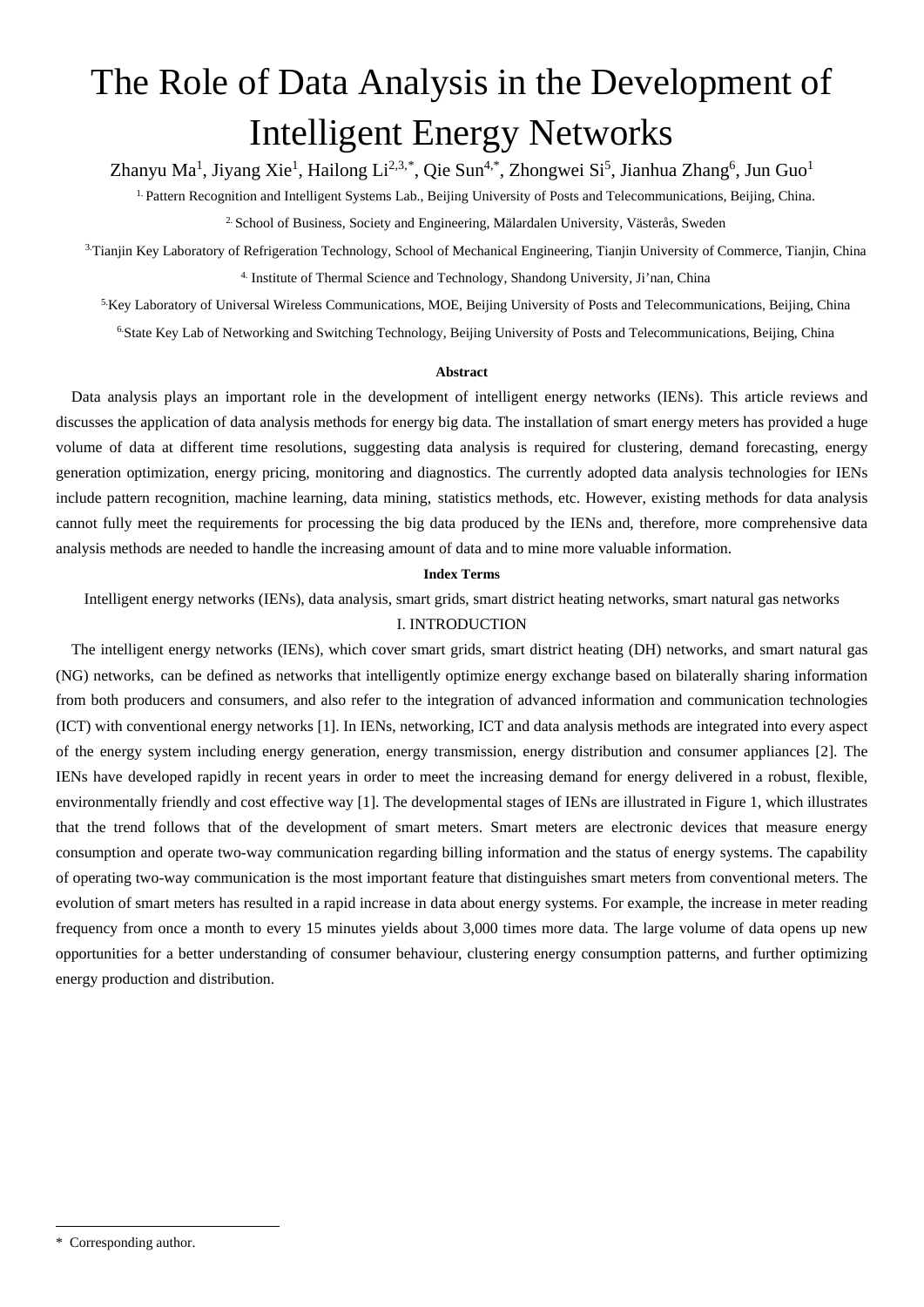

Fig. 1: Stages of development of an energy network.

With the rapid development of energy networks, data analysis becomes particularly important and essential to provide the foundation for IENs. Traditional energy networks can only collect local statistics from a small amount of data. However, they cannot efficiently handle the huge volume of data generated in IENs. Although manually collecting and analyzing data are acceptable in traditional energy networks, an advanced system dependent on modern computer technology can *not only* automatically collect data, process data, and deliver results, *but also* analyze the results against expected demand, standards, and concurrent data in IENs [3]. With the development of IENs, more and more data can be collected from energy networks, thus requiring the development of robust and efficient data analysis methods. The role of data analysis in IENs is illustrated in Figure 2. Data analysis can extract valuable information from a large amount of data, which can then be used for model design and algorithm implementation [2]. Many data analysis methods, which include pattern recognition and machine learning, have been developed and adopted mainly in three areas in IENs: i) malfunction diagnosis of energy networks to identify locations of current faults and to forecast locations of future faults, ii) data mining of consumer behaviours to cluster consumers, to provide suggestions in adjustment of users' individual consumption patterns, and to design policy for specific consumers, and iii) prediction of energy demand to provide information to support energy producers in the accurate planning for energy production, and to manage entire energy networks in a more efficient, precise and reliable way [4]. With the explosion in the growth of data volume, IENs have entered the era of energy big data. Energy big data of IENs exhibit not only volume, but also velocity and variety as the features which are "3Vs" model describing big data [2]. Smart energy meters are usually deployed at the scale of multimillion or multibillion units to collect real-time energy generation and consumption data in nodes at all levels of IENs. Many structured and unstructured data are collected from multiple sources and categories that are relevant to the energy generation process, energy planning process, energy distributed transmission and storage process and energy consumption process etc. In addition to the data generated by smart energy meters, other data such as weather and market information are collected to optimize the energy system. When more data is available, more valuable results can be obtained from data analysis. Accordingly, the requirements of data analysis keep increasing. Therefore, reliable and efficient data analysis methods, which are suitable for IENs, are necessary. Mining the big values from the energy big data in the field of energy can stimulate the development of IENs. However, existing methods of data analysis may not meet the requirements on energy big data and, therefore, more advanced data analysis methods are urgently needed to handle the increasing amount of data and to mine for more valuable information.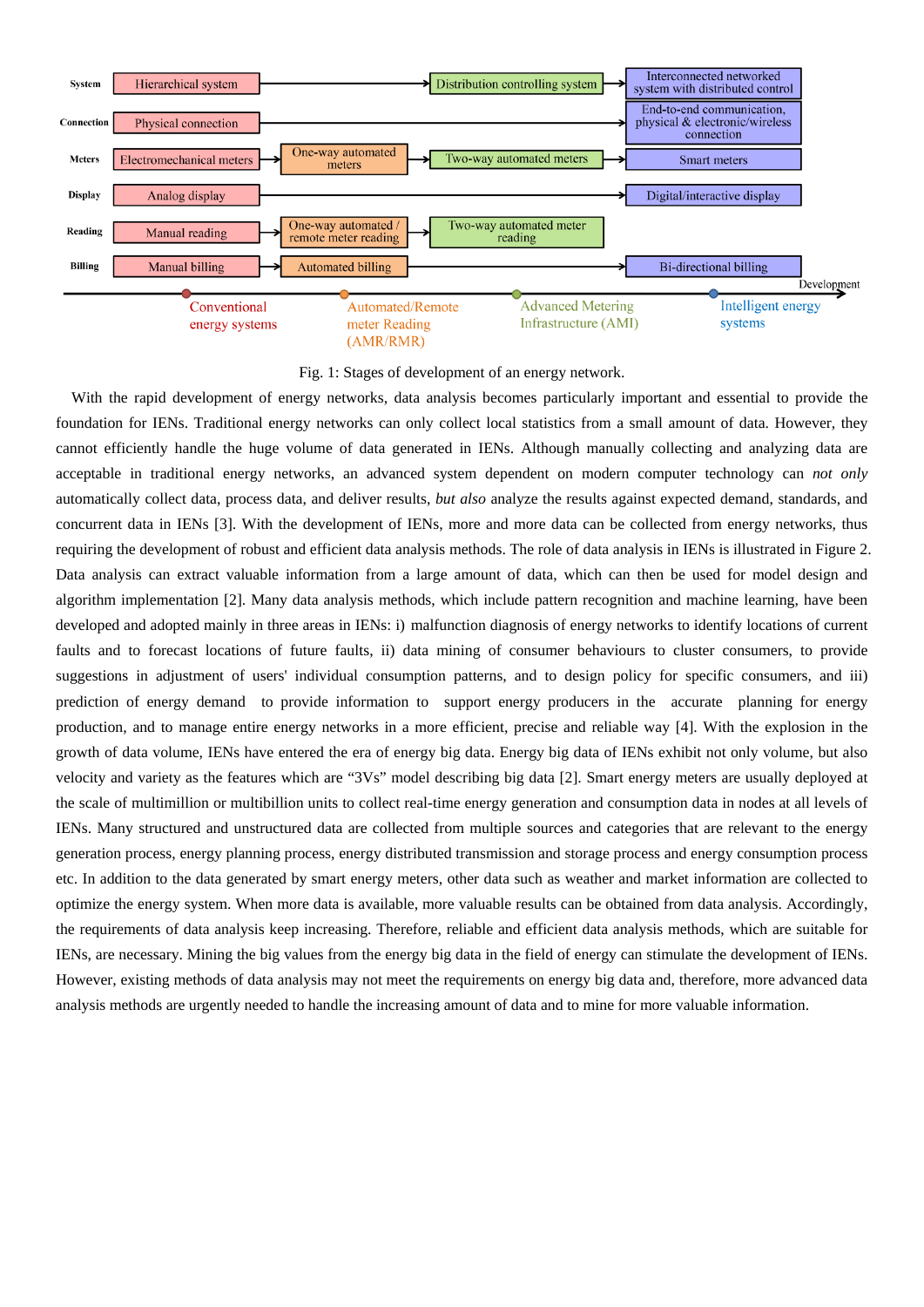

Fig. 2: Data collection, transmission, storage, and analysis in IENs.

The objective of this article is to identify the need for data analysis and to provide insights regarding the development of data analysis technologies through reviewing state-of-the-art applications of data analysis in the area of IENs. The remainder of the article is organized as follows: Section II introduces the development of energy meters and data collection. The typical applications and frequently adopted methods of data analysis are reviewed in Section III and Section IV, respectively. In section V, the article summarizes the main findings and provides suggestions on the development of future data analysis.

# II. ENERGY METERS AND DATA COLLECTION

#### *A. The Development of Smart Energy Meters and their Applications*

Smart energy meters, including smart electricity meters, smart heat meters, and smart gas meters, are the most fundamental components of the intelligent energy networks used to measure energy flows and exchange information on energy consumption and the status of energy networks between utility companies and consumers [1].

The most common type of electricity meters is the electro-mechanical meter. The advantage of electro-mechanical meters lies in the reliability of measurement by counting the revolutions of an electrically conductive metal disc. However, manually reading, electricity consumed, and creep phenomenon are difficult to avoid. Smart electricity meters, which are electronic and intelligent and have replaced traditional electro-mechanical meters in recent years, integrate two-way communication and other smart controlling functions.

Heat meters can be divided into dynamic meters (including impeller meters and turbine meters) and static meters (including magnetic induction meters and ultrasonic meters). Smart heat meters can measure heat flows, which are hot water or stream. Meanwhile, they can also communicate, save and process measured data.

Gas meters are usually used to measure the flow volume of gas and to adjust the measurement according to the temperature and pressure. The most common types of gas meters are diaphragm/bellows meters, which can be found in most residential and small commercial installations. The others types of gas meters, such as rotary meters, turbine gas meters, orifice gas meters, ultrasonic flow meters and coriolis meters, are also used in some special applications.

Before smart energy meters, conventional electro-mechanical meters were the dominant type of devices for electricity flows measurement. The measured data were usually displayed on a traditional counter, which had to be manually recorded in conventional energy systems. With the emergence of smart energy meters, more comprehensive functions have been developed and integrated such as regular and precise metering. This is the most fundamental function of an energy meter i.e. to gain information on both the energy supply and demand sides. Data recording is of great significance to enable utilities to monitor the status of energy networks. It is also useful for consumers to know details about their energy consumption. In addition to this, the alarm function can alert to an overload of energy consumption according to the data recording of meters. Smart energy meters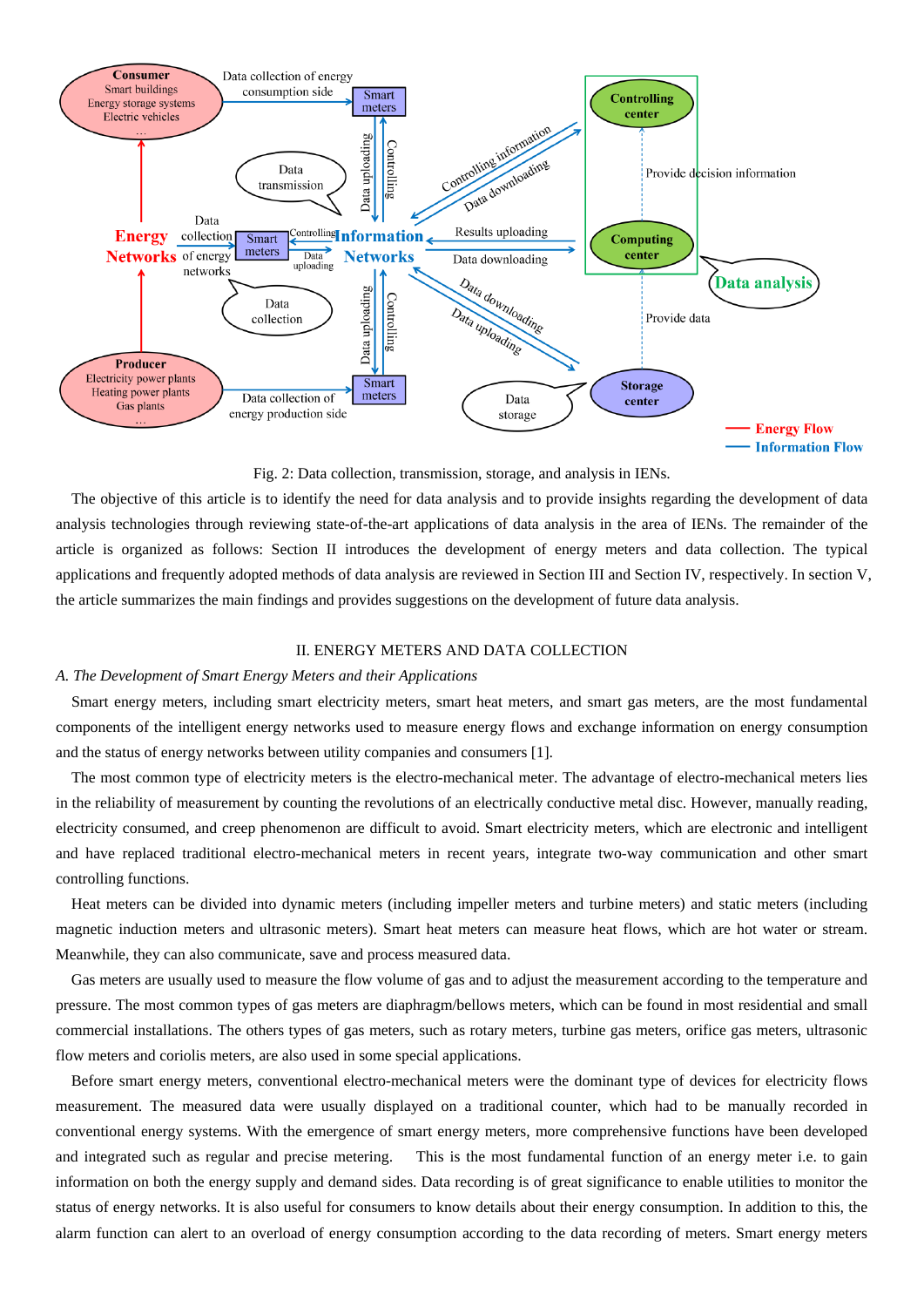should include a communication module to facilitate two-way communication between them and the service providers to transmit the measured data and the instructions for linked appliances. With the unprecedented rise in Machine-to-Machine (M2M) communications over wireless links, more wirelessly connected smart energy meters with robust and reliable technologies, such as ZigBee-based M2M communication, have been deployed and connected in a complex manner to promise higher efficiency and scalability in IENs [5]. Smart energy meters can influence consumer behaviour with regard to energy consumption through demand-side management. Energy systems also face problems of energy theft and system security. Identification of unauthorized consumption and encryption of information is key to solving these additional problems. The functions of smart energy meters are able to enhance the control over IENs and improve the stability of systems.

The applications of smart energy meters bring numerous benefits to IENs. These include better access for load management, more accurate billing, data quality and safety improvement, environmental benefits improvement, and detection of interruptions and energy theft. The evidence from smart grids would suggest that systems' stability and security is of essential importance to the development of IENs.

With the deployment of smart meters, more data about consumers' energy consumption are available. China is leading the way, with more than 435 million devices installed, followed by the United States. Member states of the EU are required to roll out smart metering systems with a target of reaching 80% of consumers by 2020. This would equate to the installation of over 270 million smart electricity meters. Global smart meter installations are predicted to hit about 800 million by 2020 [6]. The deployment of smart heat meters is far behind that of smart electricity meters. Europe has been the largest market for smart heat meters to date, with approximately 6,000 DH networks. China is another big market for smart heat meters. If every apartment or house was equipped with a heat meter, the total number would reach around 150 million. In relation to gas meters, at present there are a total of 400 million mechanical meters in operation worldwide, and smart meters are gradually replacing them. It is estimated that about 28.4 million smart gas meters have be deployed in the period 2010-2016.

Figure 3 compares different types of smart meters with the corresponding deployments in a range of countries. The bar charts represent the number of smart electricity, heat, and gas meters which have been deployed. It should be noted that the length of bar is proportional to the logarithm based 10 of the number of meters. As Figure 3 illustrates, the deployment of smart heat and gas meters is far behind that of smart electricity meters.



Fig. 3: Deployment of smart energy meters in a range of countries [1].

*B. The Available Data at Different Resolutions and Volumes*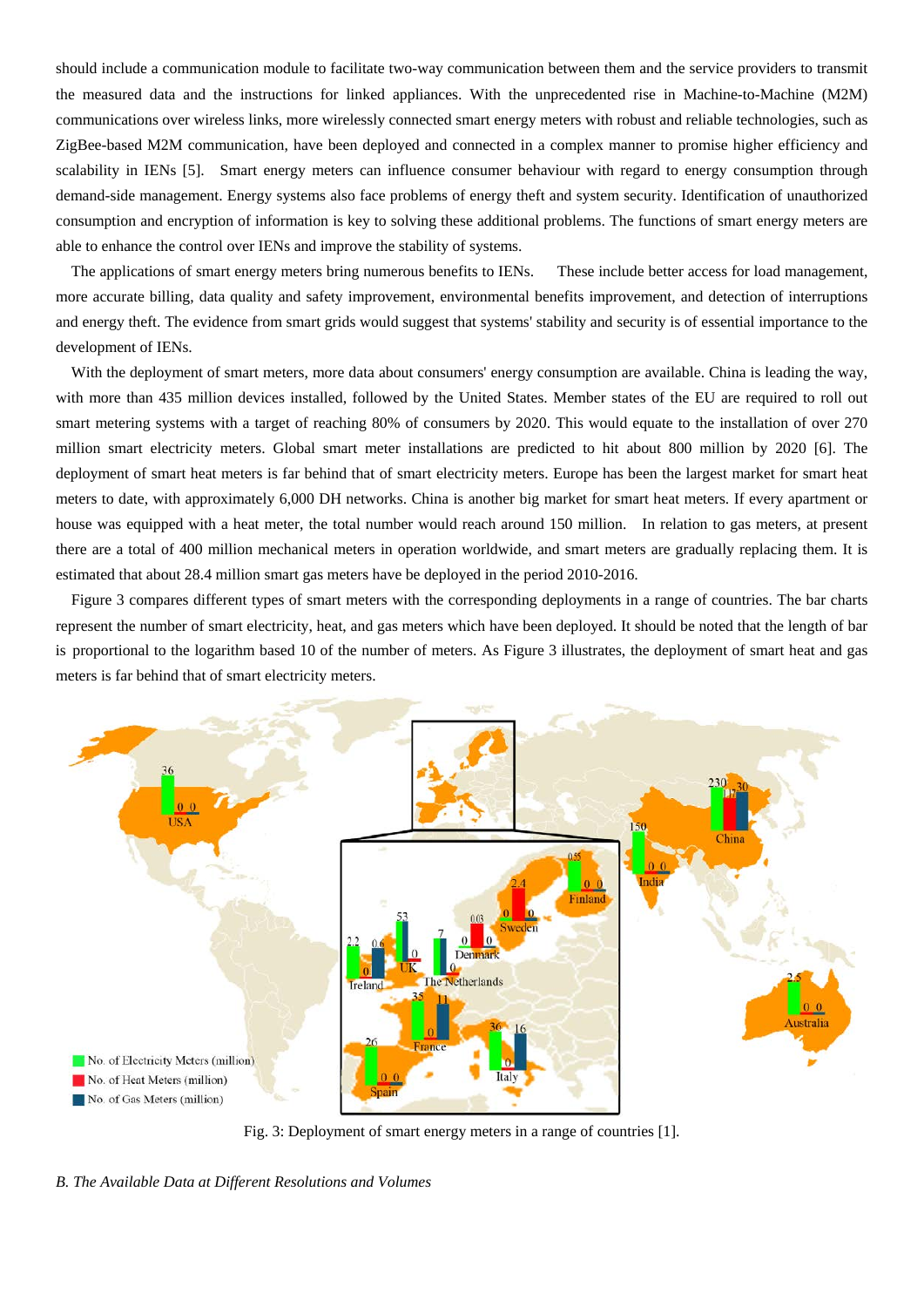The current generation of IENs usually requires smart meters to operate metering hourly or even more frequently. For example, the American utility PG&E offers metering systems that read consumption data every hour by default[\\*](#page-4-0), and the electricity meters provided by British Gas for residential use operate on a half-hourly basis[†](#page-4-1) . There are also examples that measure electricity usage in 15-minute intervals, e.g. the electricity meters provided by the CenterPoint Energy<sup>[‡](#page-4-2)</sup>. The development of smart meters has enabled higher temporal resolution. For electricity meters, it is technically possible to measure at an interval of 1 minute, 1 second or even a millisecond. Assuming a frequency of 1 minute will give a volume of  $4.2 \times 10^{14}$  data/year.

It can, however, be easier to get more information, such as load patterns and similarities, at a lower temporal resolution. One major issue with high temporal resolution is that the volume of data becomes large and these high volumes mean a high dimensionality of the clustering problem, which makes the algorithm computationally slower. The data can be aggregated, which although simple to implement, risks a loss of detail . Until now, little attention has been paid to the effects of data granularity on the performance and efficacy of statistical methods for analyzing energy demand profiles. Granell *et al.* [7] studied how temporal resolution of power demand profiles affects the quality and efficiency of the clustering process, and the consistency of cluster membership (profiles exhibiting similar behaviour). It was found that a band of temporal resolutions between 4-60 min showed better performance than either of the extreme resolutions. It was concluded that 8-min data would provide a useful basis; while data collected at frequencies slower than 30 min is not sufficiently reliable for most analytical purposes.

#### III. APPLICATIONS OF DATA ANALYSIS IN THE DEVELOPMENT OF INTELLIGENT ENERGY NETWORKS

Data analysis can extract useful information by scanning large amounts of data and automatically reporting interesting patterns [8].

# *A. Clustering*

Removing energy peaks reduces the cost for both the grid owner and the consumer. In order to even out energy peaks, it is important to understand the behaviours of users and identify similarities between groups of customers. Additionally, understanding energy consumption patterns is fundamental to the optimization of resources. Data analysis can facilitate customer clustering based on consumption patterns which can help distinguish user types for demand-side management, tariff designing and switching, fault and fraud detection, and energy efficiency measurement [9]. Clustering can also be used to improve the predictive accuracy of energy models.

Chicco [10] suggested a four-step load pattern categorization procedure: i) data gathering and processing, ii) phase pre-clustering, iii) phase clustering, and iv) phase post-clustering. A number of clustering methods have emerged and they can be broadly classified into four categories: partitioning methods, hierarchical methods, density-based methods and grid based methods. Other clustering techniques that do not fit in these categories have also been developed, such as fuzzy clustering, artificial neural networks and generic algorithms.

#### *B. Demand Response*

Energy consumption is affected by the infrastructure, weather conditions and energy price but is also highly dependent on consumer behaviour, which is characterized by randomness, heterogeneous and interdependence. It is therefore very complicated to forecast the overall energy demand by simulating each consumer's behaviour using a conventional system based on a dynamic energy model. As an alternative, the application of data analysis technologies can provide a useful way to take consumer behaviour into consideration.

Furthermore, a better understanding of consumer behaviour and response to various changes in energy systems can be help in forecasting. Studies have shown there is a large potential in energy savings, which can be effected through influencing consumer behaviour [11]. With the development of IENs, an enormous amount of data about consumers' energy consumption can be recorded. This will enable a better understanding of energy systems and assist in the development of IENs. In future, energy systems could be designed in a more flexible way to incorporate fluctuations in demand and therefore allow for presumes and distributed renewable energy.

*C. Energy Production Optimization*

<http://www.pge.com/en/mybusiness/services/smartmeter/index.page>

<span id="page-4-1"></span><span id="page-4-0"></span><sup>†</sup> <http://www.britishgas.co.uk/smarter-living/control-energy/smart-meters/what-are-smart-meters.html>

<span id="page-4-2"></span><http://www.oncor.com/EN/Pages/Residential.aspx>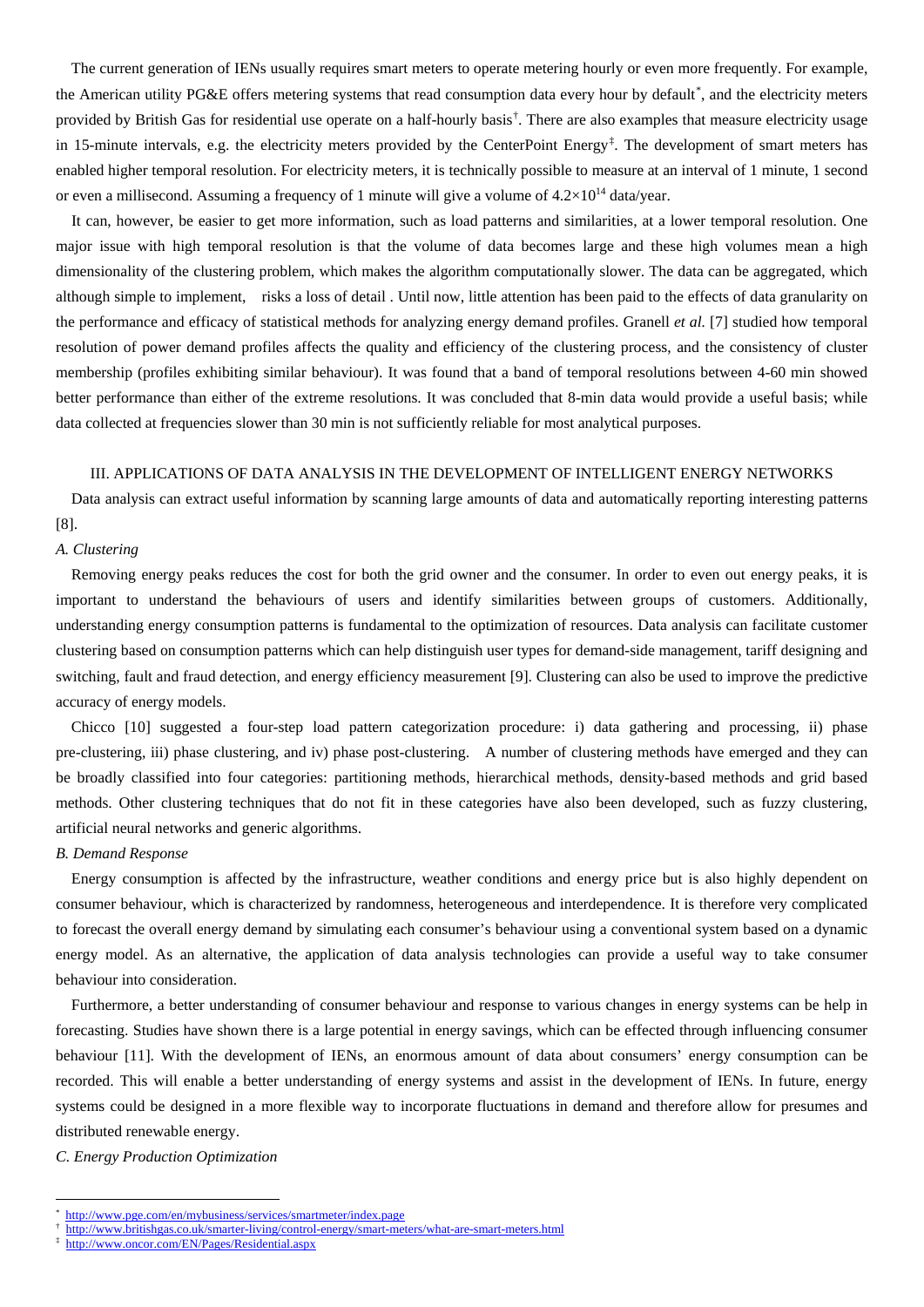An important way of saving energy is to optimize energy production according to the actual energy demand. The "Earth Hour" event sponsored by WWF offers a good example of how energy big data analysis can contribute to optimizing energy production at a specific point in time. "Earth Hour" suggests that consumers should turn off their unnecessary lights and electric devices at 20:30 on the last Saturday in March. The event has grown in popularity in many countries. However, the event itself will not contribute to saving energy if electricity producers continue to generate electricity to meet the usual demand for power at that time. To save energy, the electricity producers have to, in advance, know how many consumers will participate in the event and how much less electricity is likely to be used, and then adjust their production accordingly. In this situation, the technology of energy big data analysis could provide energy producers with information on how much energy is likely to be needed ahead of the event.

There is an even larger potential in energy saving by levelling out the energy load, i.e. peak clipping and valley filling. With smaller fluctuations in energy consumption, energy producers can employ a larger capacity to meet the base load while reducing the capacity for peak load, which is usually based on more expensive technologies. To this end, consumers must be involved in the reform of the entire energy system to reduce the peak-to-average ratio (PAR) by simultaneously optimizing users' energy schedules and lowering the overall energy consumption in the IENs, such as in an optimized game-theoretic demand side management scheme [12]. More importantly, this aim will not be possible without sufficient knowledge of demand responses (for more discussion on demand response, please refer to the last section).

#### *D. Energy Pricing*

Many different issues, especially energy price, can affect consumers' energy consumption patterns. Energy price is also one of the most important policy instruments that can be employed to reform energy systems. However, different consumers, typically characterized by age, income level, education and cultural background, may have different responses to the same changes in energy price. Energy big data analysis offers an efficient way to identify consumer's likely reactions to different energy prices.

Currently, there are many different types of pricing mechanisms in energy markets, e.g. constant pricing, spot pricing, tiered pricing, peak-valley pricing and time-of-use pricing. There is no "the best" mechanism suitable for all types of energy in different economic and social systems. It is often necessary to combine several types of pricing mechanisms to optimise efficiency in energy systems. Energy big data analysis technologies are highly effective in recognising consumers' attitudes towards different energy prices and subsequently estimating the impact of pricing mechanisms on energy production.

#### *E. Monitoring and Diagnostics*

A large volume of data can increase the reliability of power generation. For example, when a base load power plant goes down due to a maintenance issue, that generation capacity must be replaced with an alternative source of electricity, which can often be more expensive. Increasing the length of time between scheduled service events and spotting issues before they require a plant to shut down is beneficial to power plant operators and those relying on that electricity. To enhance the collaboration between engineers and customers, GE has developed a method based on energy big data, which are collected from its global fleet of gas-fired turbines on a daily basis[\\*](#page-5-0) . Progress has been made in reducing the amount of time required to fix problems when they do arise. Another example is that with the increasing rate of installation of wind turbines, a huge amount of operating data becomes available. Data analysis technologies can be used to analyze the operation of wind turbines and develop target values, which enables the evaluation and detection of faults instantly and remotely[†](#page-5-1) .

# IV. DATA ANALYSIS METHODS IN THE DEVELOPMENT OF INTELLIGENT ENERGY NETWORKS

#### *A. Development of Data Analysis Methods*

Smart energy meters have been replacing conventional meters, providing energy consumption data to meter data management systems (MDMS) [4]. Integrating demand response requires the capability to coordinate the communication of demand-response events, and process data such as analysis of the predictive peak load's levels and the capacity available for each demand response [11]. Data analysis is needed to plan energy distribution, formulate strategies, and recommend energy policies. The need is significant and challenging *not only* in developing countries where required data, suitable methods and essential institutions are deficient, *but also* in industrialized countries although these limitations are less serious. A great deal of analytics algorithms and applications have been put forward focusing on data analysis to predict energy consumption and demand, to propose accurate

<span id="page-5-0"></span><http://breakingenergy.com/2015/03/18/big-data-increasing-power-generation-reliability-and-saving-money-ge-says/>

<span id="page-5-1"></span><sup>†</sup> <http://www.siemens.com/innovation/en/home/pictures-of-the-future/digitalization-and-software/from-big-data-to-smart-data-remote-service-wind-turbines.html>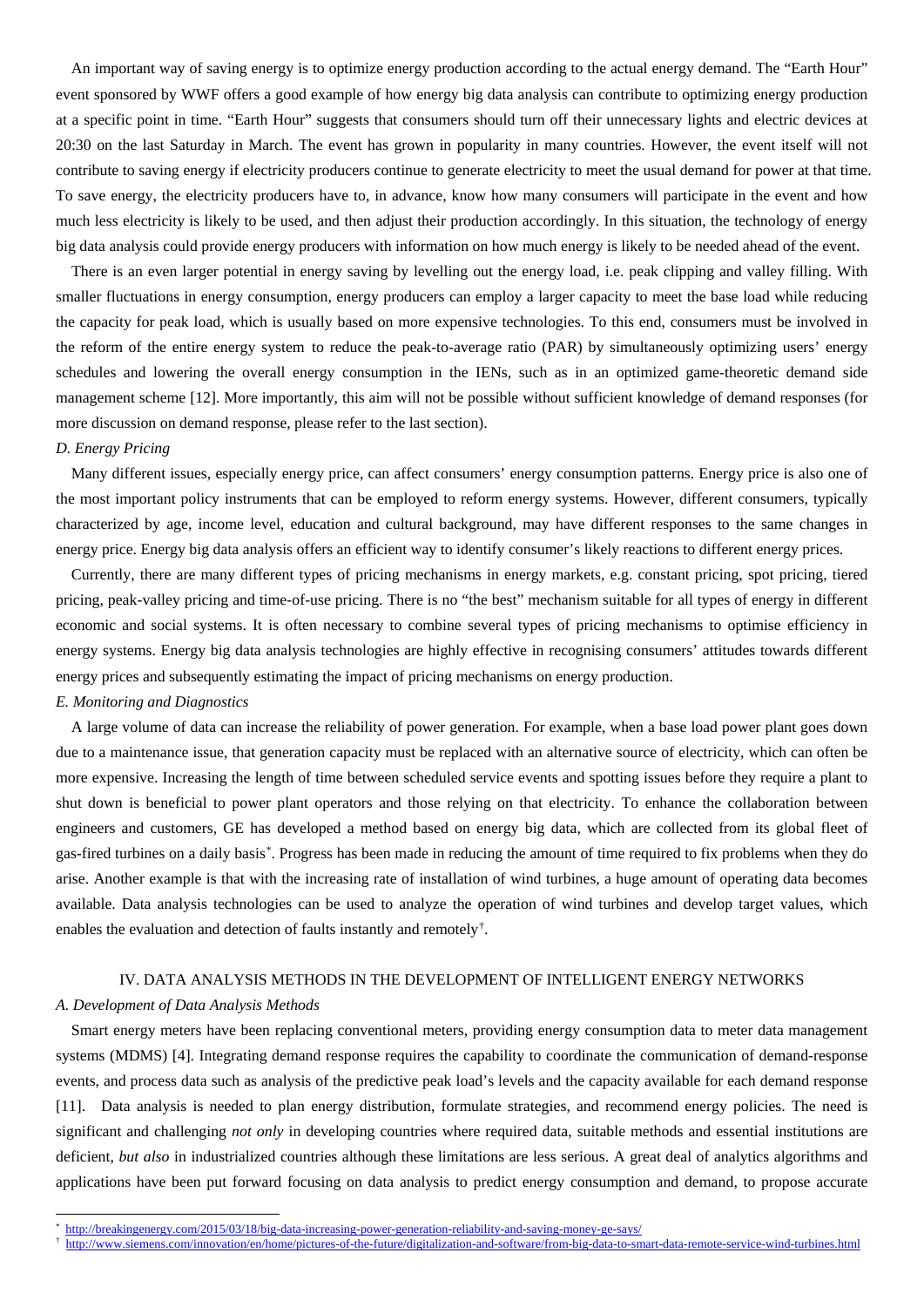energy consumption plans, to provide individual feedback to consumers on adjusting habits and reducing bills, and to design targeted projects for specific clusters of consumers [4].

Generally speaking, data analysis methods, including pattern recognition, machine learning, artificial intelligence, data mining and statistics methods, can be classified into two broad categories: supervised learning and unsupervised learning. These methods can be used in clustering, feature extraction/selection, classification and prediction. The most popular pattern recognition methods for data analysis in IENs are linear regression (LR), support vector machine (SVM) and neural networks.

Linear regression (LR) is a technique based on statistical learning and is used for analyzing the numerical data of a linear combination model with parameters including simple regression model (SRM), multiple linear regression (MLR), autoregressive integrated moving average (ARIMA), etc. LR has been used to predict energy demand and for benchmarking and energy mapping with linear regression models, especially in smart grids [13]. In practice, the performance of a regression model depends on the fitting approach adopted, while the best fit is typically evaluated by using the least squares method [14].

Support vector machine (SVM), which is a form of supervised learning machine algorithm, is a non-parametric statistical model based on the structural risk minimization (SRM) principle that offers great predictive capability for a limited sample size. SVM is a useful technique for data clustering since it is considered easier to use than neural networks while it is also used for load prediction and benchmarking in energy management systems [13].

Neural networks, which model arbitrary nonlinear relationships to any degree of accuracy by adjusting the network parameters consisting of artificial neural network (ANN), recurrent neural networks, feed-forward back propagation neural networks and redial basis function networks, and can be used as an analytical approach for energy demand prediction while offering certain advantages, such as no requirement of knowledge about internal system parameters and effective solution for multi-variable problems calculation [15]. Neural networks, with a back-propagation algorithm to increase precision, have been also used in benchmarking, user clustering, and fault diagnosis in electric or heat power systems.

Table I shows the application areas of the aforementioned data analysis methods. Depending on the application, the data analysis methods need to be adjusted in order to fit the features of data generated in IENs, for example, regulating parameters, integrating different methods and improving the methods. Adjusted data analysis methods are required to fill the lack of intuitive physical or other knowledge area interpretation of the IENs and to make a sound decision based on the methods [2].

| <b>Methods</b>                        | <b>Applications</b> |          |                          |         |                |
|---------------------------------------|---------------------|----------|--------------------------|---------|----------------|
|                                       | Clustering          | Demand   | <b>Energy Production</b> | Energy  | Monitoring and |
|                                       |                     | Response | Optimization             | Pricing | Diagnostics    |
| <b>Linear Regression</b>              |                     |          |                          |         |                |
| Support Vector Machine (SVM)          |                     | √        |                          |         |                |
| <b>Neural Networks</b>                | $\sqrt{}$           | $\sim$   | √                        | √       | √              |
| K-Means                               | √                   |          |                          |         |                |
| Kalman filter                         |                     | √        | √                        |         |                |
| <b>Gaussian Process</b>               | √                   | $\sim$   |                          |         |                |
| Principal Component Analysis (PCA) /  |                     |          |                          |         |                |
| <b>Independent Component Analysis</b> | √                   |          |                          |         |                |
| (ICA) / Nonnegative Matrix            |                     |          |                          |         |                |
| Factorization (NMF)                   |                     |          |                          |         |                |
| Learning Vector Quantization (LVQ)    | √                   |          |                          |         |                |

TABLE I: Applications of data analysis methods for different application purposes.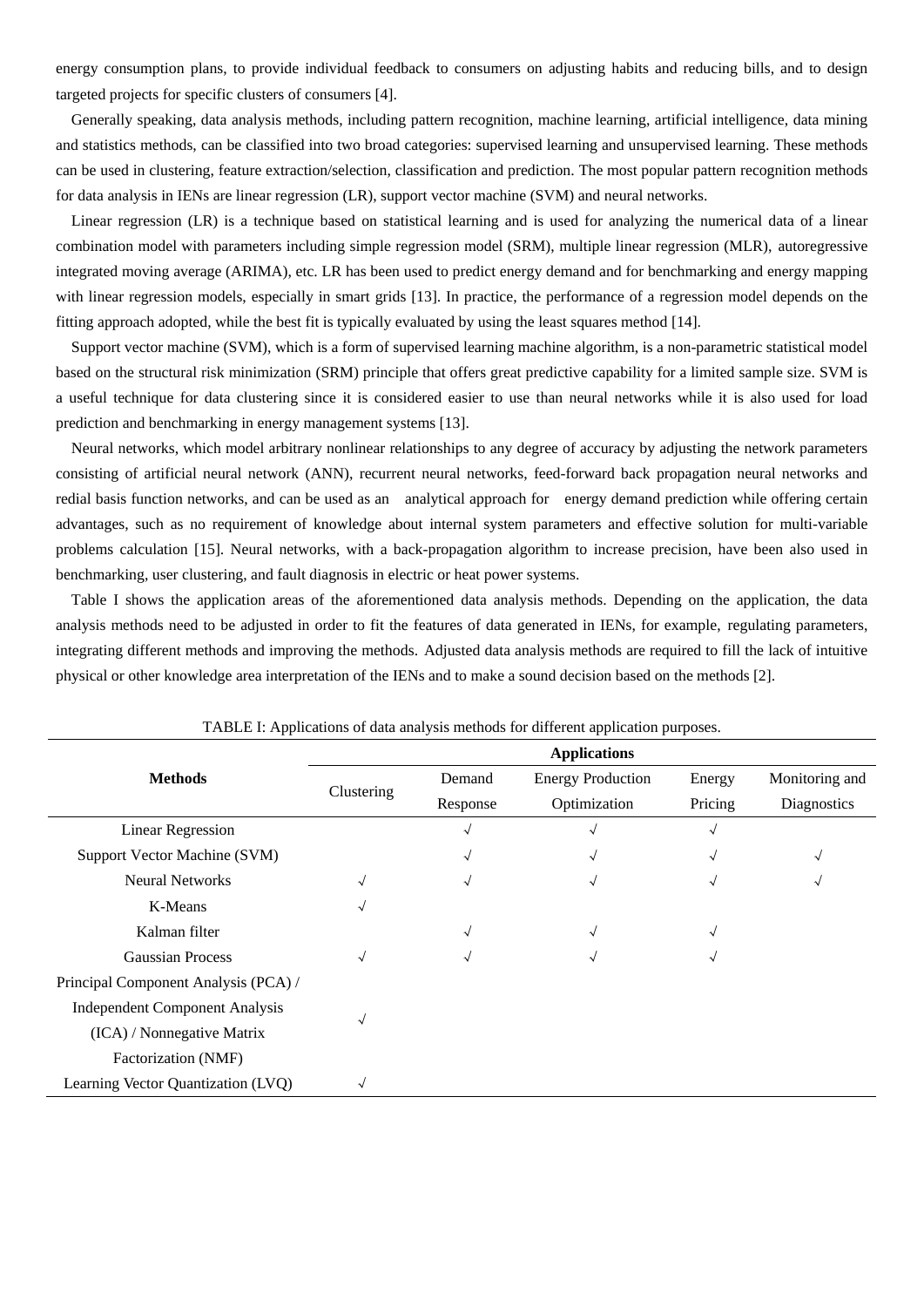#### *B. Two Data Analysis Method Application Examples*

With IENs becoming increasingly complex, the effectiveness of data analysis methods needs to be examined. In the following section, two examples of the application of data analysis in IENs are presented as a snapshot of this rapidly developing interdisciplinary research area.

#### *a. Prediction of heat demand in district heating systems*

In [16], a heat demand analysis model that adopts the Gaussian process (GP) technique has been proposed to predict the heat demand in district heating system (DHS) and to calculate the energy saving potential. The model utilized the heat demand data, the outdoor temperature data, and other factors in DHS to yield high prediction accuracy, where the mean absolute percentage error (MAPE) of heat demand prediction is between 5%-9%. Moreover, the proposed predictive strategy can be applied to energy consumption reduction in DHS. Stabilizing the return water temperature at a relatively low level means that pump usage can be reduced thus saving a large amount of electricity consumption. Figure 4 illustrates the comparisons of the measured and the predicted heat demand and the prediction error deviation distributions. The pump electricity saving (in  $kWh/m^2/Hr$ ) in a commercial building (CB), an office building (OB), and an apartment building (AB) are  $1.8 \times 10^{-6}$ ,  $2.8 \times 10^{-6}$ ,  $4.9 \times 10^{-7}$ , respectively.



(a) Comparisons of predicted and measured heat demand in AB. (b) Prediction error deviation distributions for OB. Fig. 4: Heat demand prediction and energy saving with GP model [16].

#### *b. Analysis of key factors in heat demand prediction*

Deep neural network (DNN) is a popular data analysis method. It has various applications in IENs. In [17], a model based on Elman neural network (ENN) was employed to investigate and to analyze the impacts of the temperature, the direct solar radiance, and the wind speed on the heat demand prediction. To compare how different factors influence heat demand prediction, four models, namely ENN-A, ENN-B, ENN-C, and ENN-D, were constructed. ENN-A considered the temperature only. ENN-B considered both the temperature and the direct solar radiance. ENN-C considered the temperature and the wind speed. ENN-D considered the temperature, the direct solar radiance, and the wind speed, including all the three factors. Figure 5 shows the predicted and measured results (in MW) of dynamic heat demand and the distribution of percentage errors. The mean absolute percentage error (MAPE) for ENN-A, ENN-B, ENN-C, and ENN-D are 5.95%, 5.18%, 3.32%, and 4.37%, respectively. These experimental results show that the introduction of wind speed and direct solar radiation has opposite impacts on the performance of ENN and the inclusion of wind speed can improve the prediction accuracies. However, ENN cannot benefit from the introduction of both wind speed and direct solar radiation simultaneously [17]. Therefore, a more efficient network is required to handle this issue.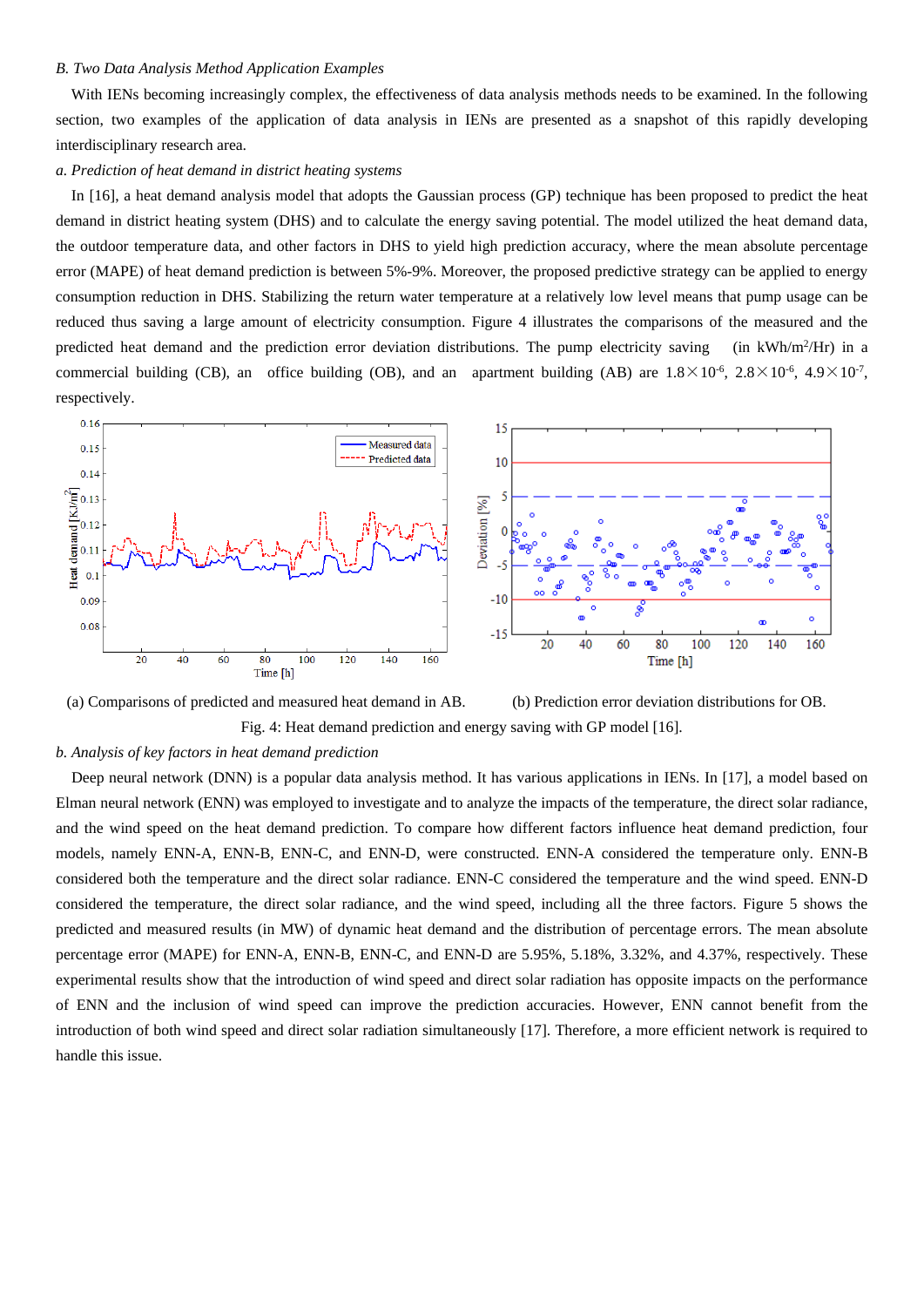



#### *C. Challenges of Data Analysis Methods*

Although the methods of data analysis listed in Table I have been widely and successfully applied to, for example, clustering customers, predicting demands, optimizing production, pricing energy etc., some challenges and knowledge gaps still exist. For example, *over-fitting*, which yields poor predictive performance when the model overreacts to minor fluctuations in the training data, is a key and general problem in linear regression models. As the number of neural network layers increase, *gradient vanish*, where the obvious decreasing gradient of the hidden layer nodes makes the training accuracy rapidly decreased, is a common problem in deep neural networks. In the meantime, larger amounts of data from IENs is becoming available in the era of energy big data, which is characterized as huge data volume, numerous data variety, low value density, and high velocity [2]. The main challenges facing big data analysis are as follows: firstly, *not only* high-performance *but also* cost-effective storage and analysis methods for analyzing large-scale data are required; secondly, although more valuable information can be mined from a larger amount of data than before, the problem of low value density remains a the key hurdle; thirdly, new local data computing paradigms such as MapReduce and Spark bring great changes in data analysis methods and algorithm programming and implementing. Therefore, it is necessary to parallelize the existing traditional methods to adapt to the needs of energy big data analysis. In order to meet the aforementioned challenges, the following topics are important in future work: i) the development of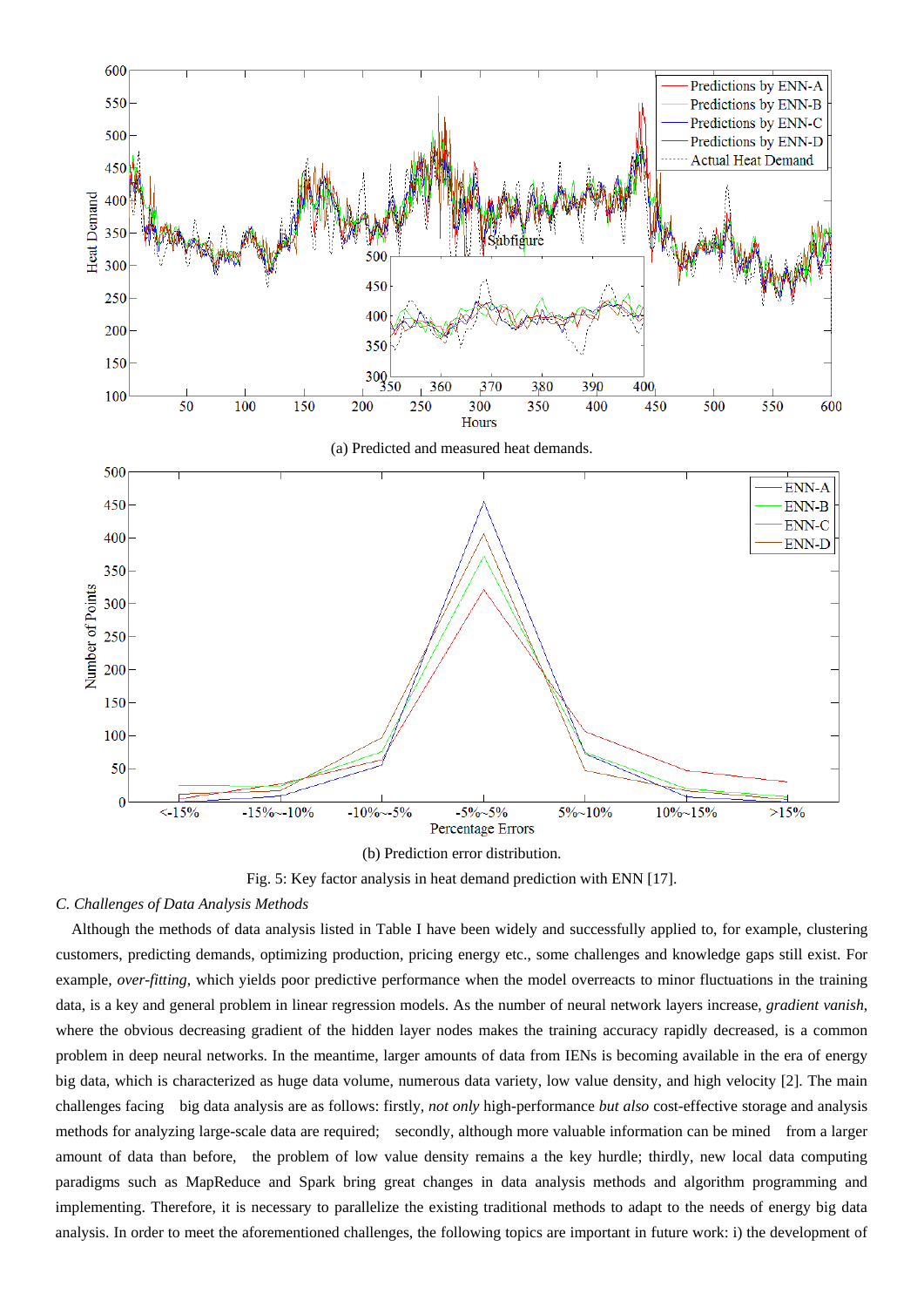scalable and interoperable computing infrastructures, ii) real-time and intelligent energy big data decision making based on historical data, iii) energy big data knowledge representation and processing by identifying the natures of the energy big data, and iv) new advanced methods suitable for parallel computation of large scale energy data [2].

### V. CONCLUSIONS

In this article, the role of data analysis in intelligent energy networks (IENs) has been reviewed and discussed. The development of IENs requires advanced data analysis technologies, which are significant in improving the performance of IENs. The applications of data analysis focuses on customer clustering, demand forecasting, energy generation optimization, energy pricing, monitoring and diagnostics. Correspondingly, typical methods, such as linear regression/prediction, support vector machine and neural networks, have been widely applied. In order to better meet the analysis requirements of energy big data, it is of great importance to develop comprehensive methods to effectively assist in the development of IENs.

#### REFERENCES

[1] Q. Sun, H. Li, Z. Ma, C. Wang, J. Campillo, Q. Zhang, F. Wallin and J. Guo, A Comprehensive Review of Smart Energy Meters in Intelligent Energy Networks, IEEE Internet of Things Journal, 2015, 3(4), 464 – 479.

[2] J. Hu and A. -V. Vasilakos, Energy Big Data Analytics and Security: Challenges and Opportunities, IEEE Transactions on Smart Grid, 2016, 7(5), 2423-2436.

[3] D. Chen, S. Zhang, Q. Xue, Brief investigation of sensor technology and data analysis in building energy management, 2016 Chinese Control and Decision Conference, 2016, pp. 1808-1812.

[4] X. Liu, L. Golab, W. Golab, I. -F. Ilyas, Benchmarking Smart Meter Data Analytics, 18th International Conference on Extending Database Technology, 2015, pp. 385-396.

[5] Z. -M. Fadlullah, M. -M. Fouda, N. Kato, A. Takeuchi, N. Iwasaki, and Y. Nozaki, Toward Intelligent Machine-to-Machine Communications in Smart Grid, IEEE Communications Magazine, 2011, 49(4), 60-65.

[6] European Union, Directive 2009/72/EC of the European Parliament and of the Council - concerning common rules for the internal market in electricity and repealing Directive 2003/54/EC, Brussels, Belgium: Official Journal of the European Union, European Union, 2009, Volume: L211, Issue: August, Pages: L 211/55 - L 211/93.

[7] R. Granell, C. J. Axon and D. -C. -H. Wallom, Impacts of Raw Data Temporal Resolution Using Selected Clustering Methods on Residential Electricity Load Profiles, IEEE Transactions on Power Systems, Vol. 30, No. 6, 2015, 3217-3224.

[8] S. Rajagopal, Customer Data Clustering Using Data Mining Technique, International Journal of Database Management Systems, 2011, Vol.3, No.4.

[9] I. Panapakidis, M. Alexiadis and G. Papagiannis, Load profiling in the deregulated electricity markets: A review of the applications, 9th International Conference on the European Energy Market, IEEE, 2012, pp. 1-8.

[10] G. Chicco, Overview and performance assessment of the clustering methods for electrical load pattern grouping, Energy, 2012, Vol.42, pp. 68-80.

[11] H. Lin, Y. Liu, Q. Wang, Y. Wang, Q. Sun and R. Wennersten, Agent based modeling for estimating energy-saving potential of offices under different pricing mechanisms, 8th International Conference on Applied Energy, 2016.

[12] Z. -M. Fadlullah, D. -M. Quan, N. kato, and I. Stojmenovic, GTES: An Optimized Game-Theoretic Demand-Side Management Scheme for Smart Grid, IEEE Systems Journal, 2014, 8(2), 588-597.

[13] G. Tardiolia, R. Kerrigan, M. Oates, J. O`Donnell and D. Finn, Data driven approaches for prediction of building energy consumption at urban level, Energy Procedia, 2015, 78, pp. 3378-3383.

[14] A. Kialashaki and J. -R. Reisel, Modeling of the energy demand of the residential sector in the United States using regression models and artificial neural networks, Applied Energy, 2013, 108, pp. 271–280.

[15] Q. -W. Luthuli and K. -A. Folly, Short Term Load Forecasting using Artificial Intelligence, IEEE PES PowerAfrica, 2016, pp 129-133.

[16] Z. Ma, Q. Sun, H. Li, C. Wang, A. Yan and F. Starfelt, Dynamic Prediction of the Heat Demand for Buildings in District Heating Systems, in Proceedings of International Conference on Applied Energy, 2013.